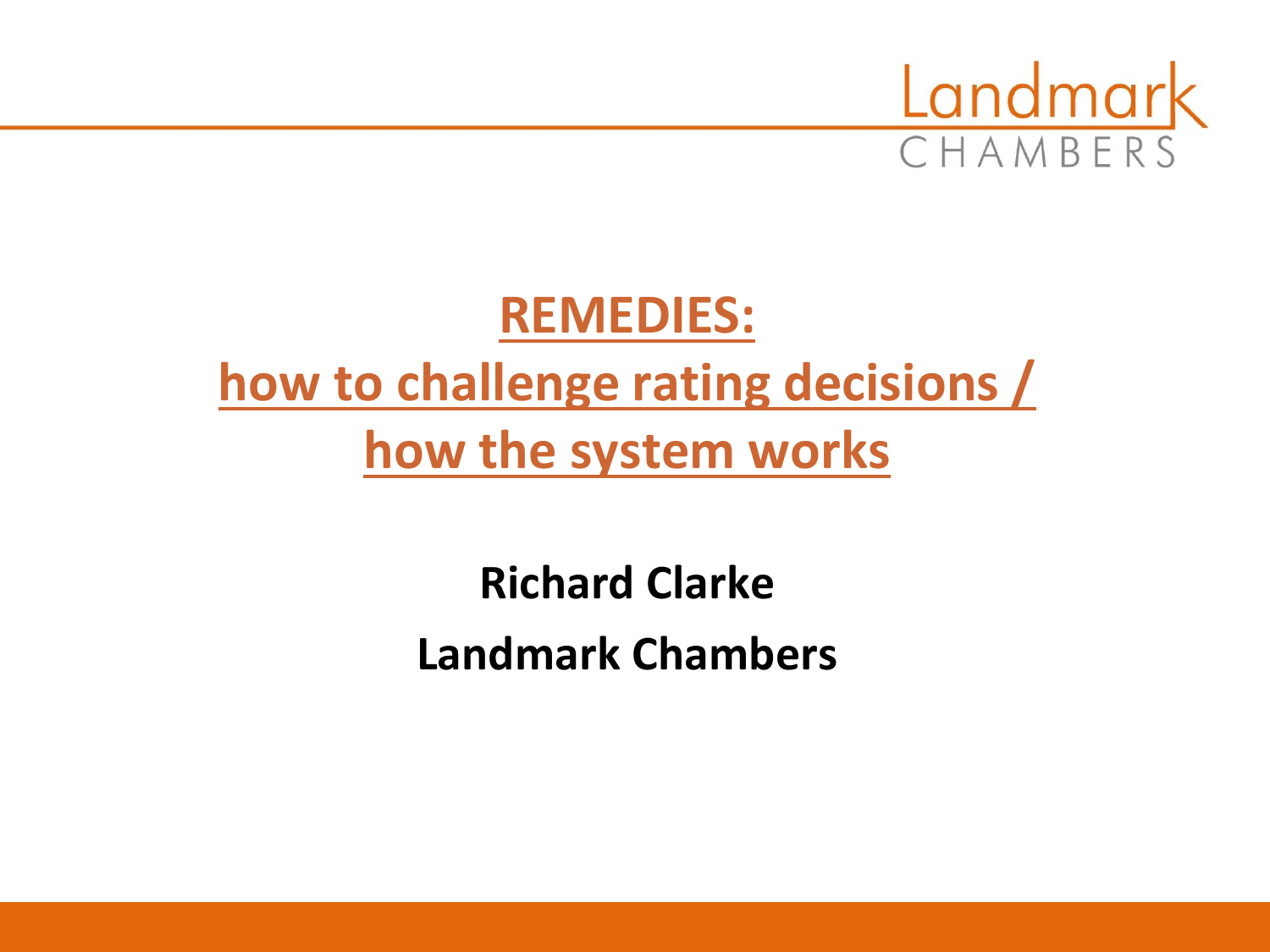### **Business rates: an overview (I)**

- A tax on the occupation of non-domestic property;
- Dates back to the  $16<sup>th</sup>$  century;
- Modern system contained in Local Government Finance Act 1988;
- Centred around units of occupation: hereditaments;
- Properties are assessed in a rating list with a rateable value: ordinarily a valuation of their annual rental value, on a fixed valuation date using statutory assumptions;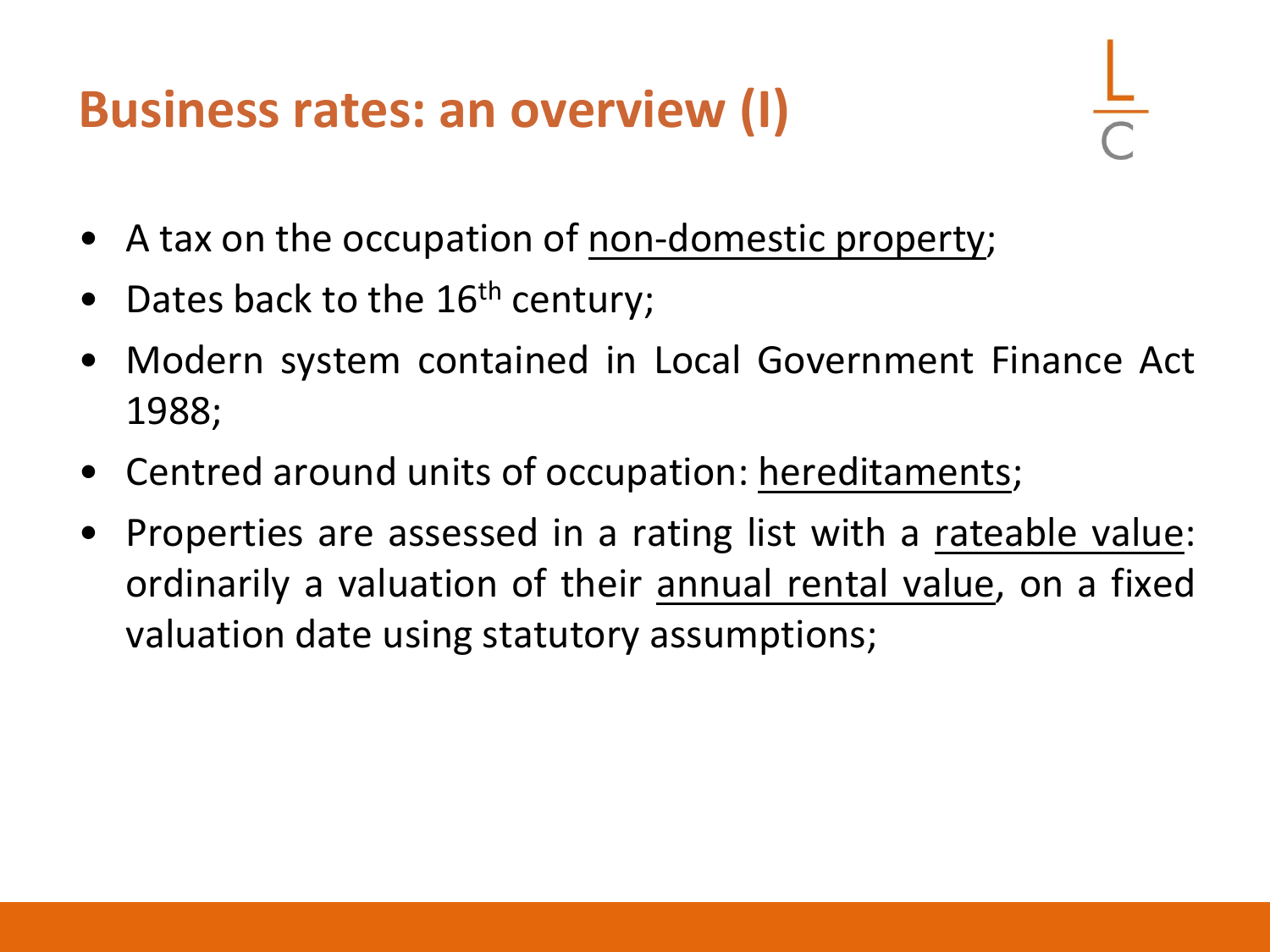#### **Business rates: an overview (II)**

- The liability of the occupier is calculated by multiplying the rateable value by the correct multiplier (set by central Government);
- The multiplier increases yearly by inflation;
- For example, property A has a rateable value of £10,000, with a multiplier of 40p: £10,000 x 0.40 = £4,000;
- Two uniform multipliers: small business and standard;
- City of London can set own multipliers within set limits;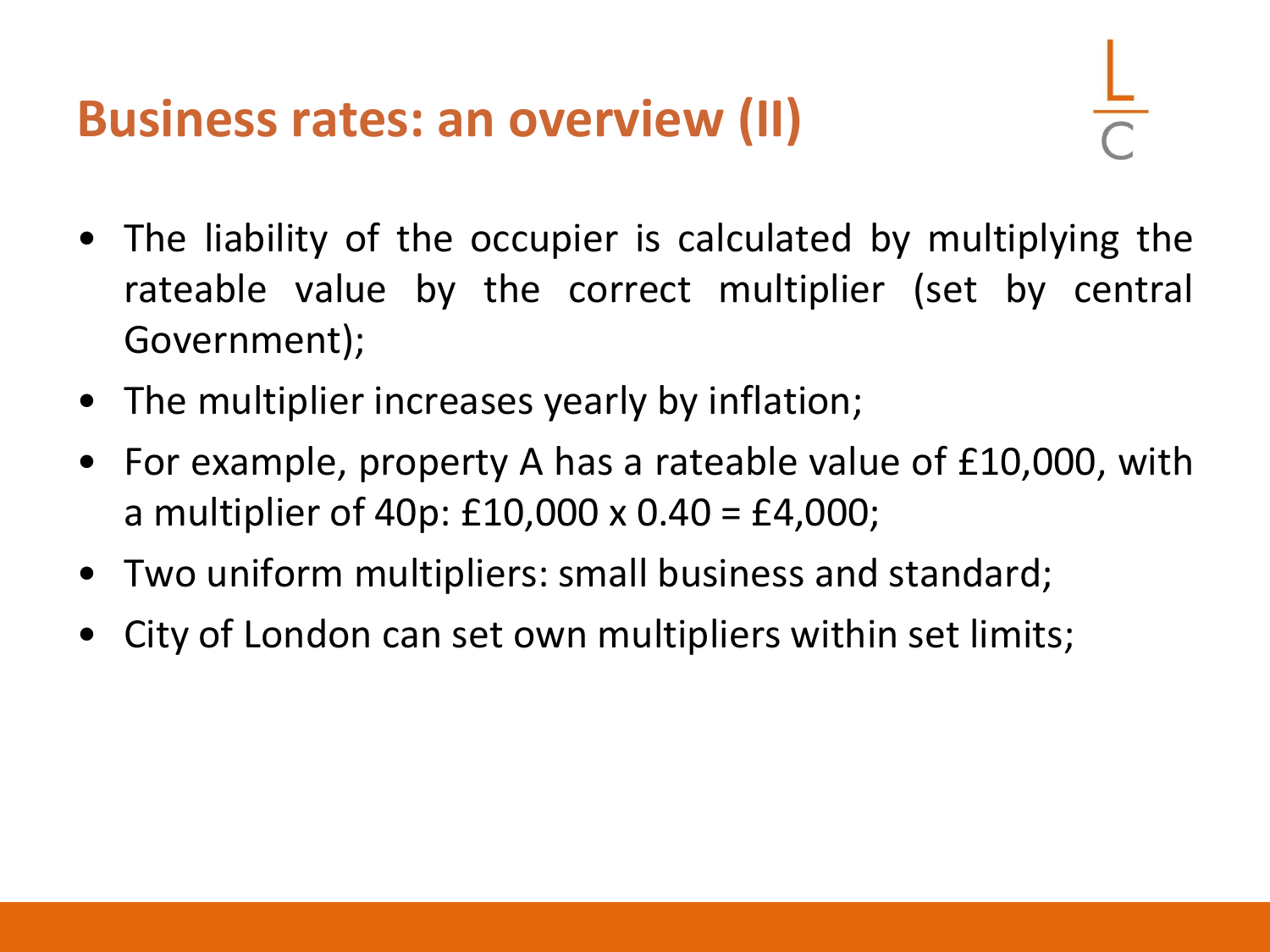### **Business rates: an overview (III)**

- Rating lists are created and maintained by the Valuation Officer Agency;
- New rating lists are, *ordinarily*, created every 5 years;
- 2015 revaluation postponed to 2017;
- When rateable values are reviewed, the multiplier is also adjusted to limit overall increase across the country to inflation;
- Revision of the list will lead to substantial regional variations (with some transitional reliefs);
- Rate reliefs for small businesses and charities;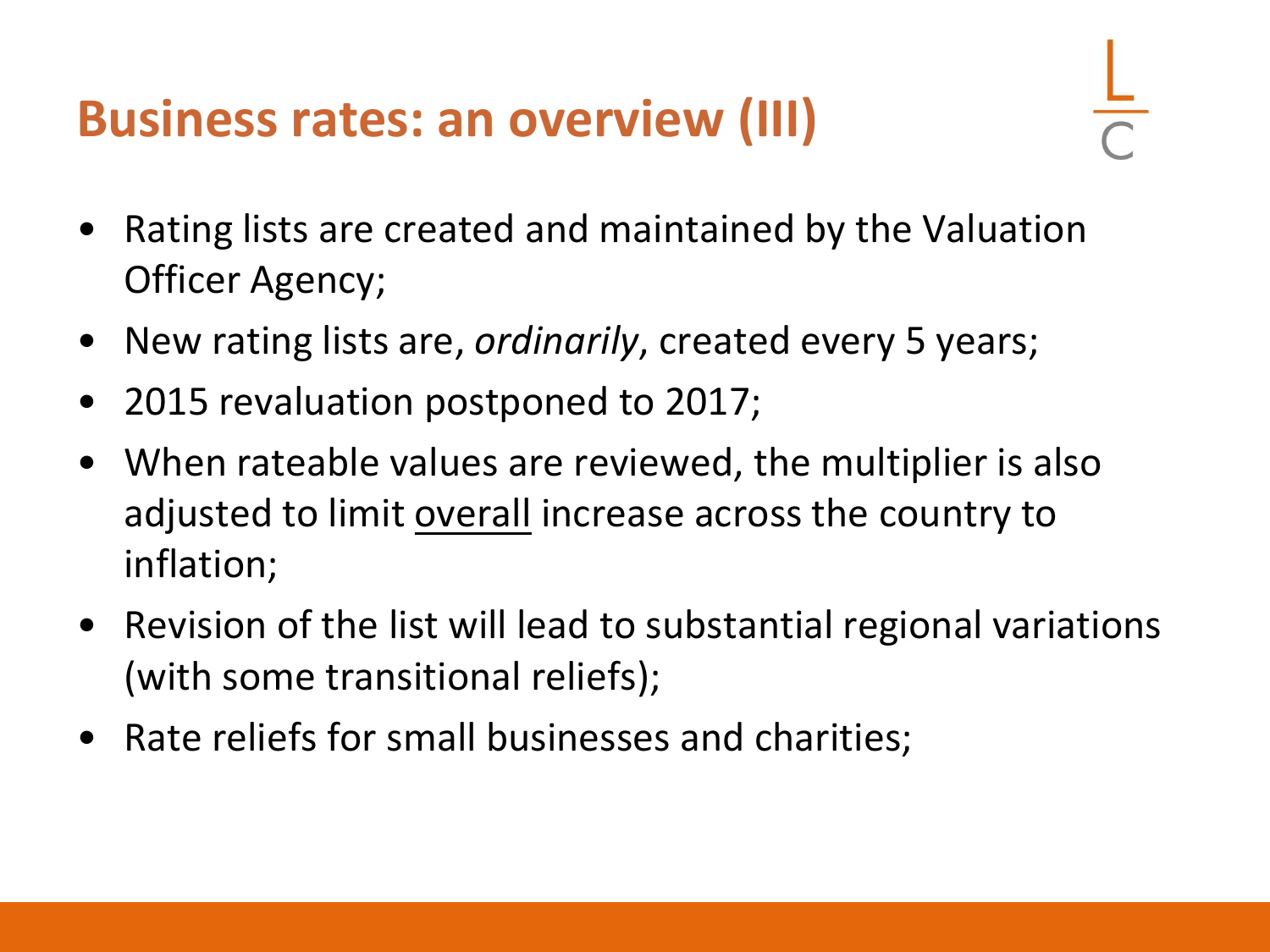## **Challenging decisions**

- Regime for challenging decisions contained in the Non-Domestic Rating (Alteration of Lists and Appeals) (England) Regulations 2009;
- Challenges are made by means of a proposal to amend the local list;
- Regulation 4 sets out the circumstances in which a person can apply to the VOA to alter the local list;
- The VOA will consider whether to accept a proposal. If it decides not to alter the list, that decision can be appealed to the Valuation Tribunal;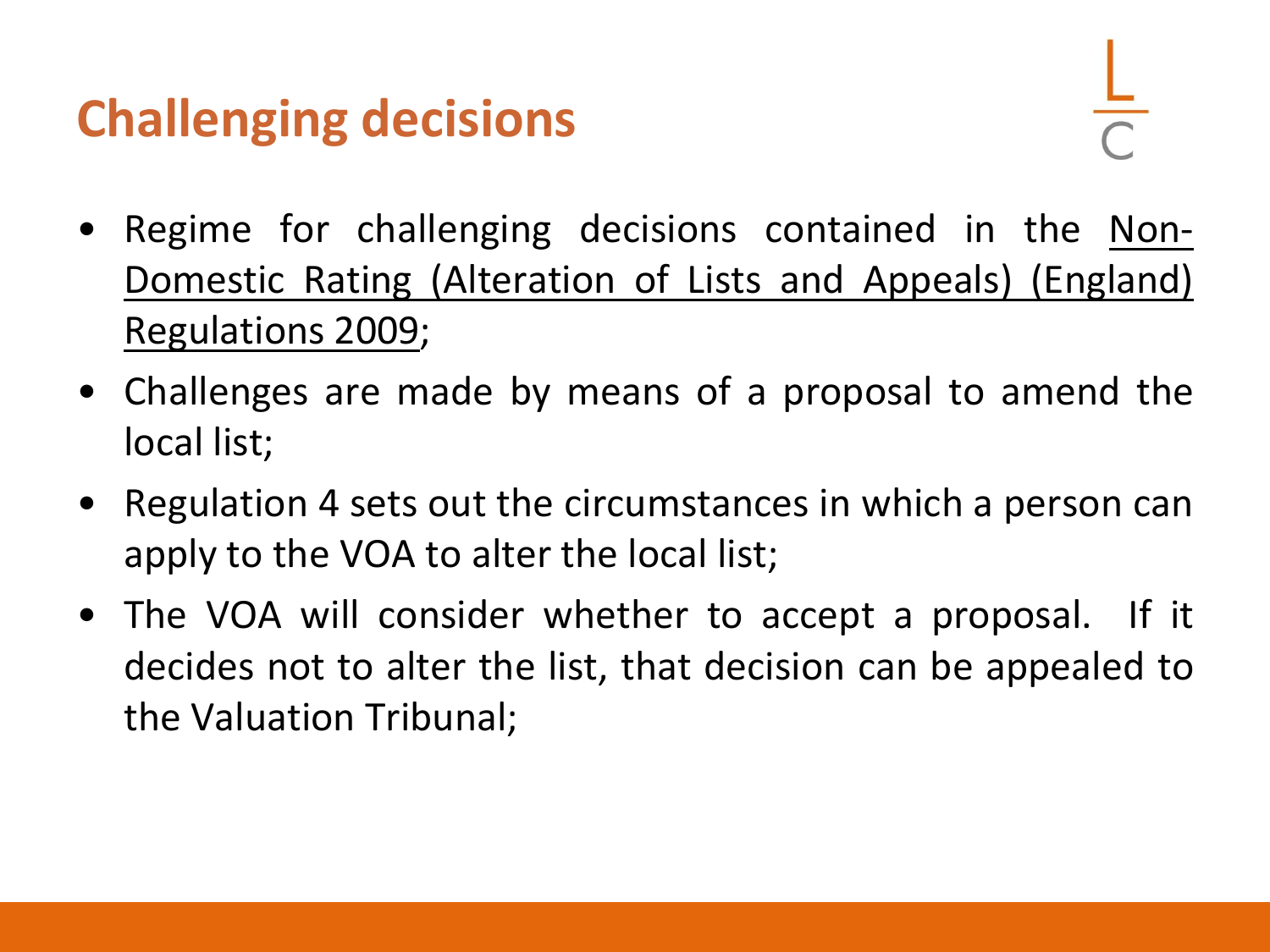## **Types of challenge**

- A proposal to alter the local list can be made to the VOA where:
	- the rateable value shown in the list for a hereditament was inaccurate on the day the list was compiled;
	- the rateable value shown in the list for a hereditament is inaccurate by reason of a material change of circumstances which occurred on or after the day on which the list was compiled;
	- the rateable value or any other information shown in the list for a hereditament is shown to be inaccurate by reason of a decision in relation to another hereditament of the VTE; a valuation tribunal; the Lands Tribunal/Upper Tribunal / Court;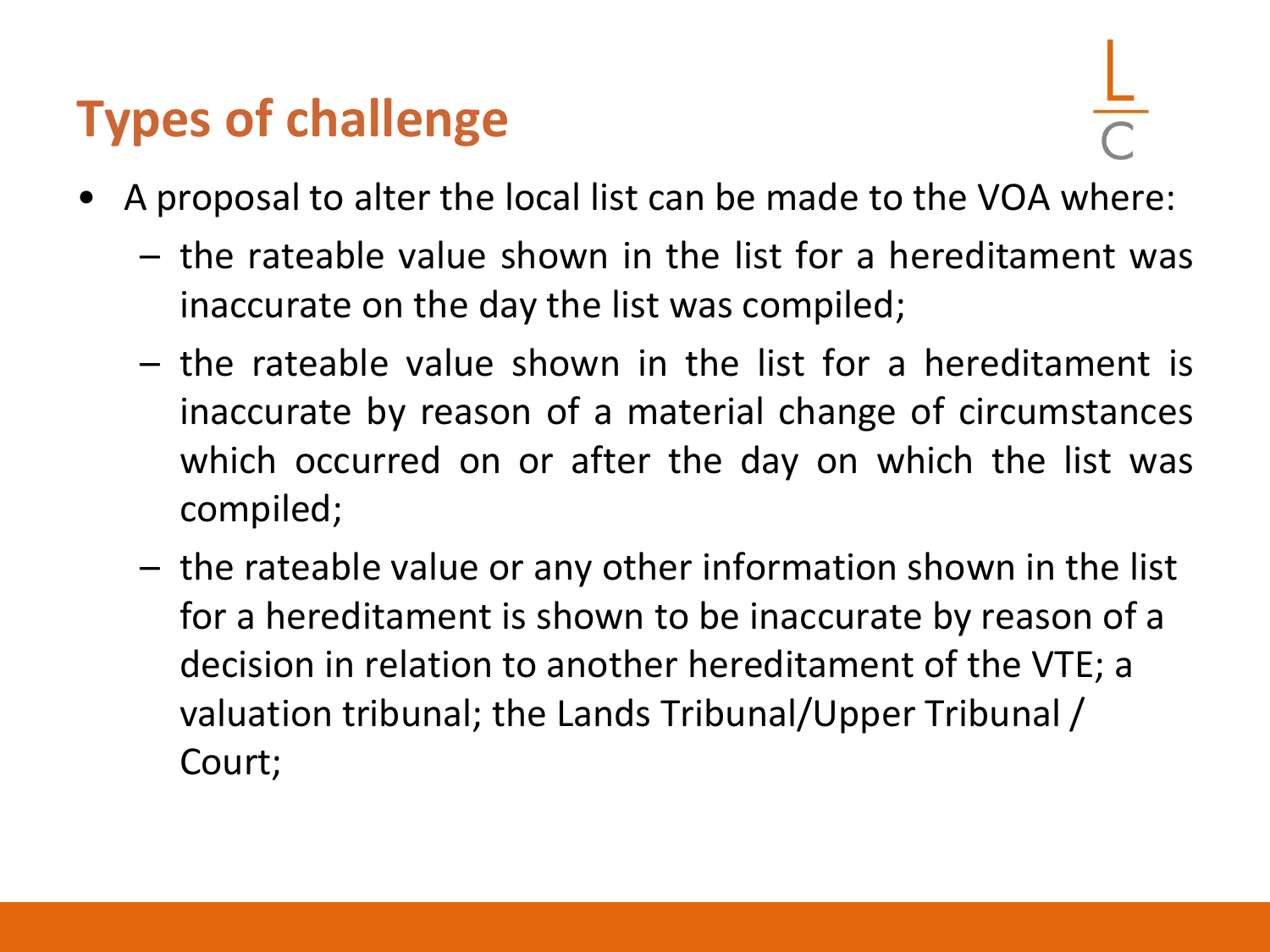#### **Types of challenge cont.**

- the day from which an alteration is shown in the list as having effect is wrong;
- a hereditament not shown in the list ought to be shown in that list;
- a hereditament shown in the list ought not to be shown in that list;
- the list should show that some part of a hereditament shown in the list is domestic property / exempt from nondomestic rating but does not do so;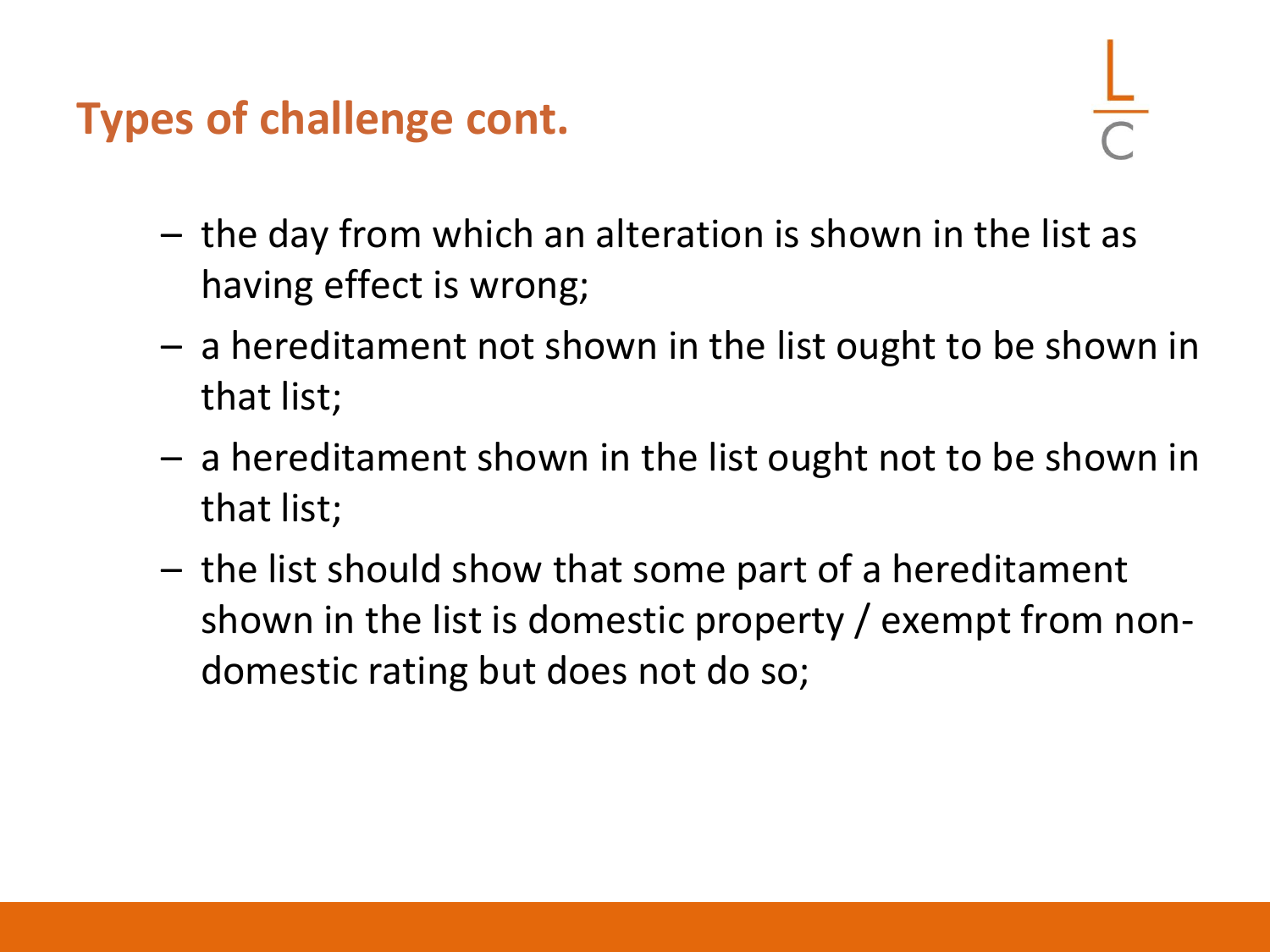#### **Types of challenge cont.**

- the rateable value shown in the list for a hereditament by reason of an alteration made by a VO is or has been inaccurate;
- property which is shown in the list as more than one hereditament ought to be shown as one or more different hereditaments;
- property which is shown in the list as one hereditament ought to be shown as more than one hereditament;
- There are others see Regulation 4.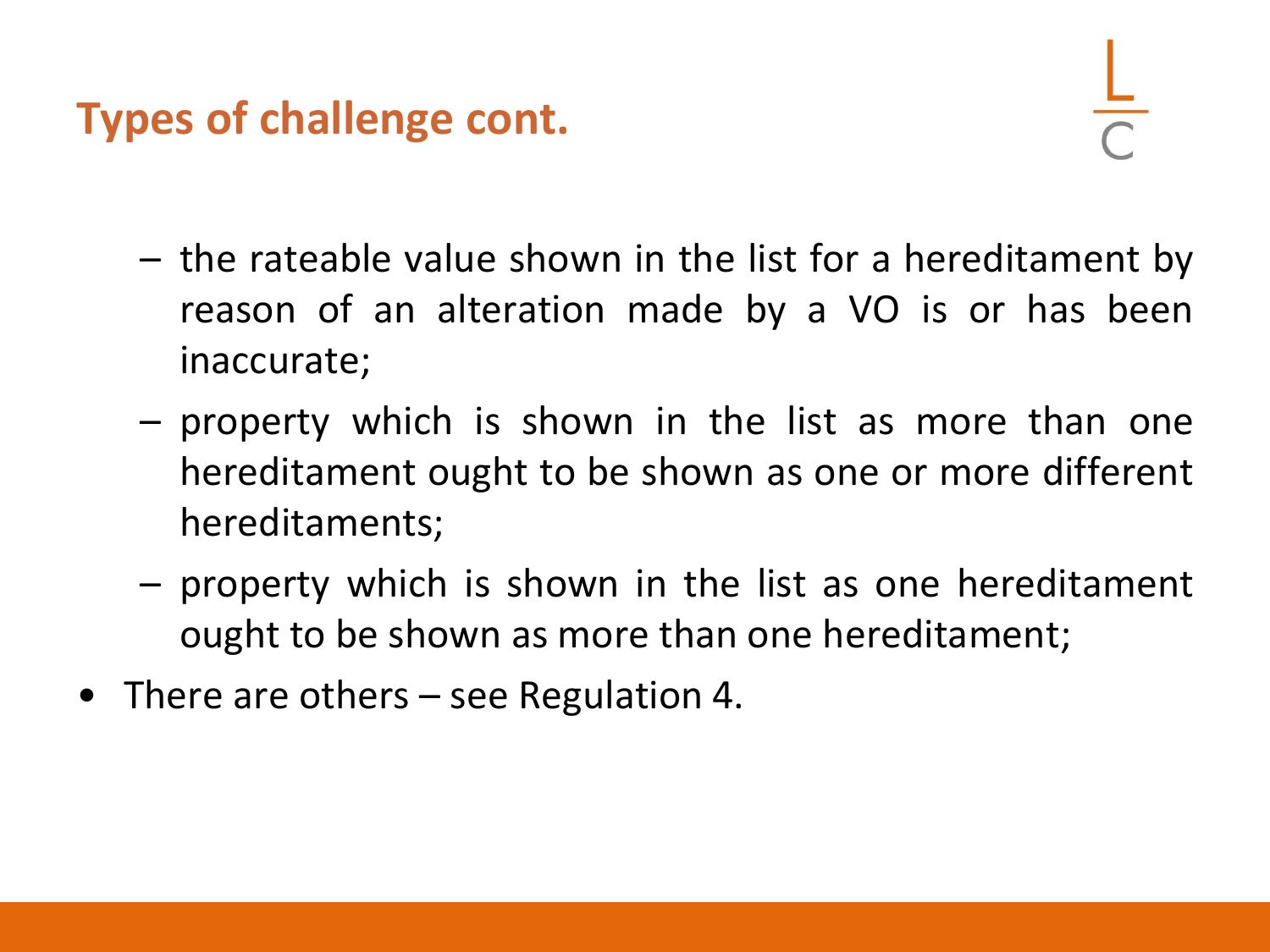#### **What is a material change of circumstances?**

- Defined by paragraph 2(7) of Schedule 6 of the 1988 Act, includes:
	- matters affecting the physical state or physical enjoyment of the hereditament;
	- the mode or category of occupation of the hereditament;
	- the quantity of minerals or other substances in or extracted from the hereditament;
	- the quantity of refuse or waste material which is brought onto and permanently deposited on the hereditament;
	- matters affecting the physical state of the locality in which the hereditament is situated, or which, though not affecting the physical state of the locality, are nonetheless physically manifest there;
	- the use or occupation of other premises situated in the locality of the hereditament.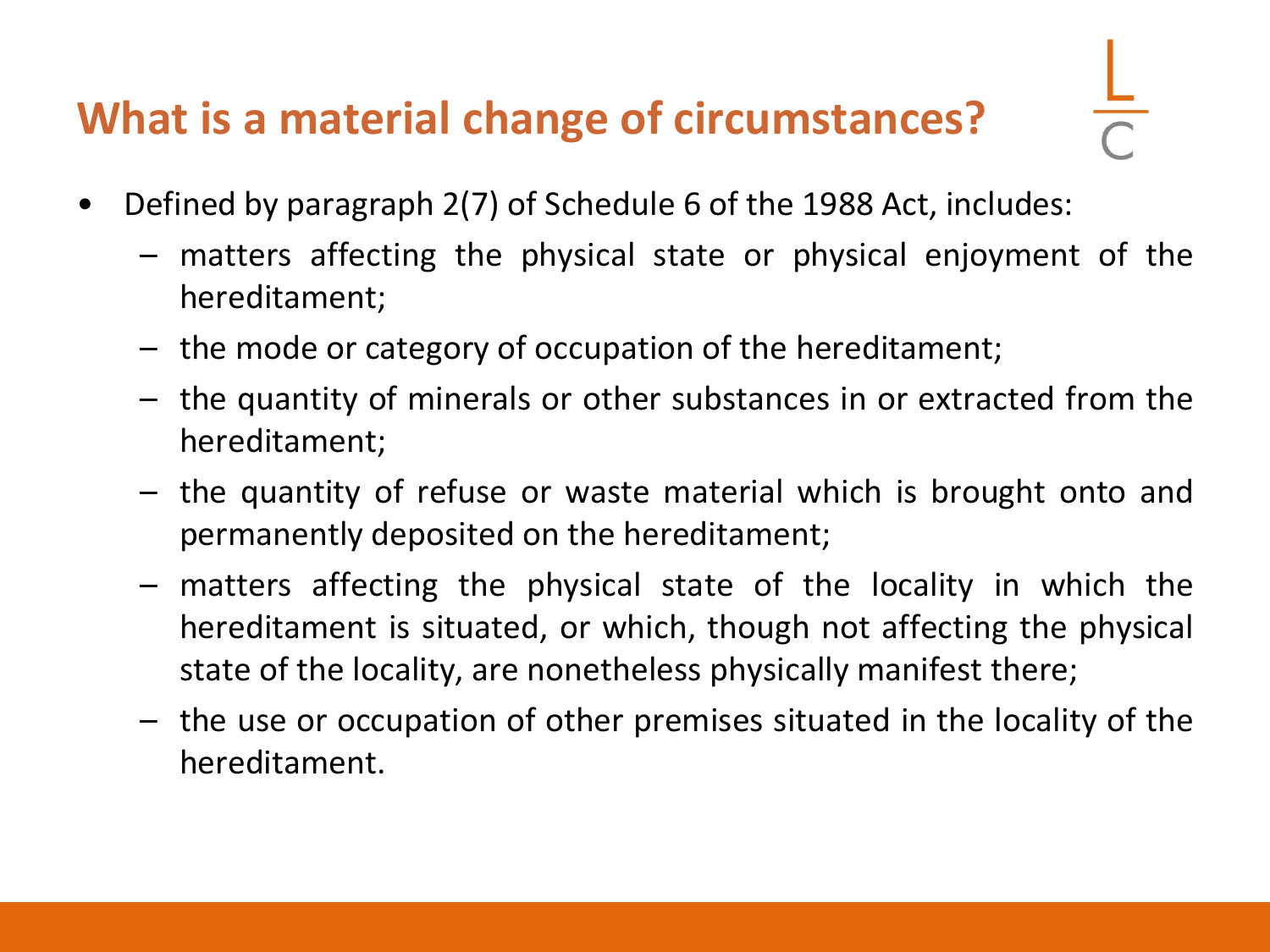#### **How to make a proposal**

- Guidance can be found in the VOA's Rating Manual;
- No statutory proposal form set by law;
- VOA has produced its own proposal form;
- Some firms of rating surveyors/solicitors use own proposal forms based on VO versions;
- A letter may be accepted as a valid proposal if it fulfils all the statutory requirements and purports to be a proposal;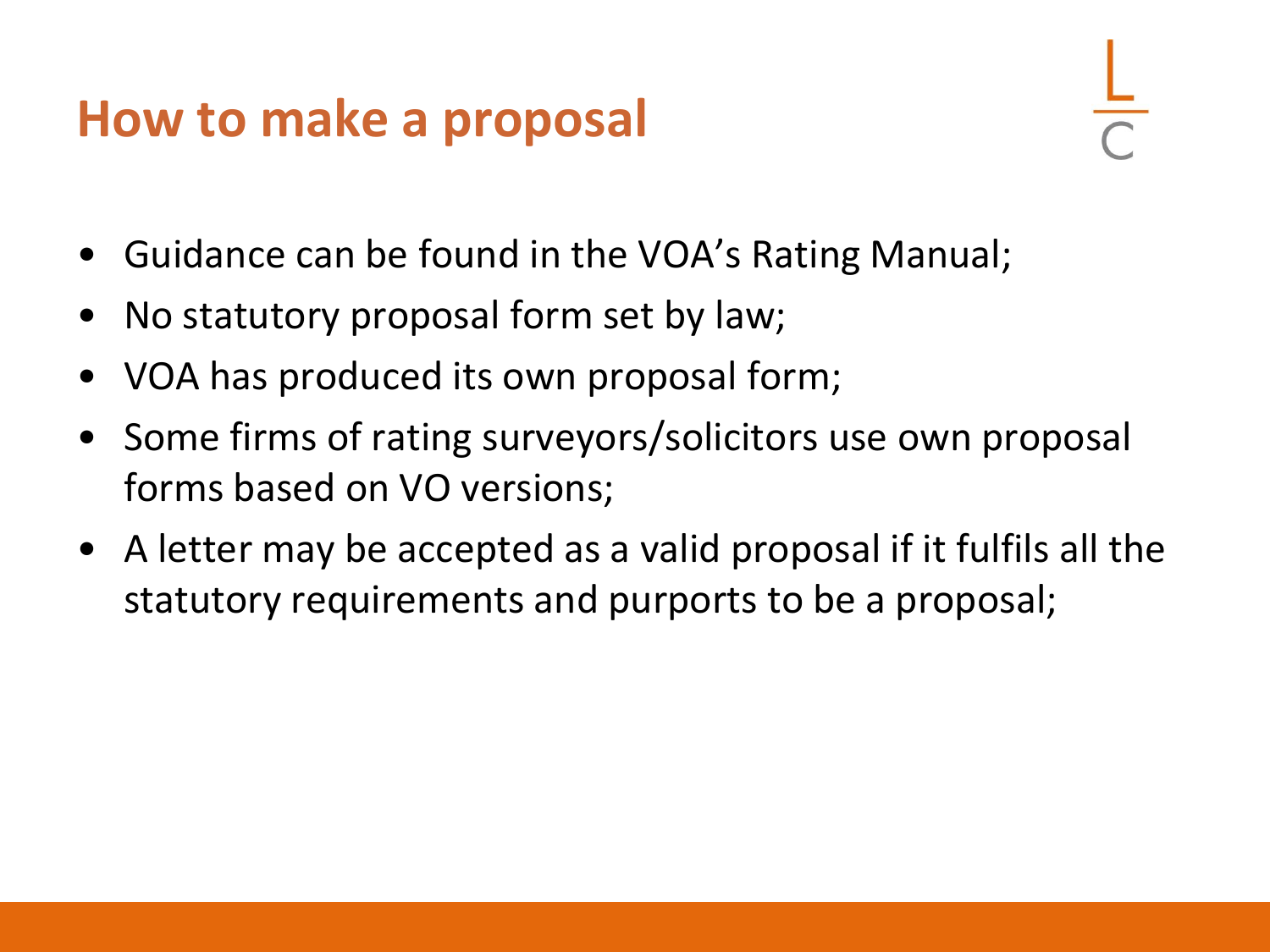#### **Statutory requirements for a proposal**

- Set out in Regulation 6. Proposal shall be made by notice served on the VO. Notice shall:
	- state the name and address of the proposer;
	- state whether the proposer is the Interested Person ("IP"); the relevant authority; a person described in regulation 4(2)(c) (former IPs for some grounds);
	- identify the property to which the proposal relates;
	- identify the respects in which it is proposed that the list be altered;
	- Include a statement of the grounds for making the proposal. Required contents of statement vary by ground of challenge.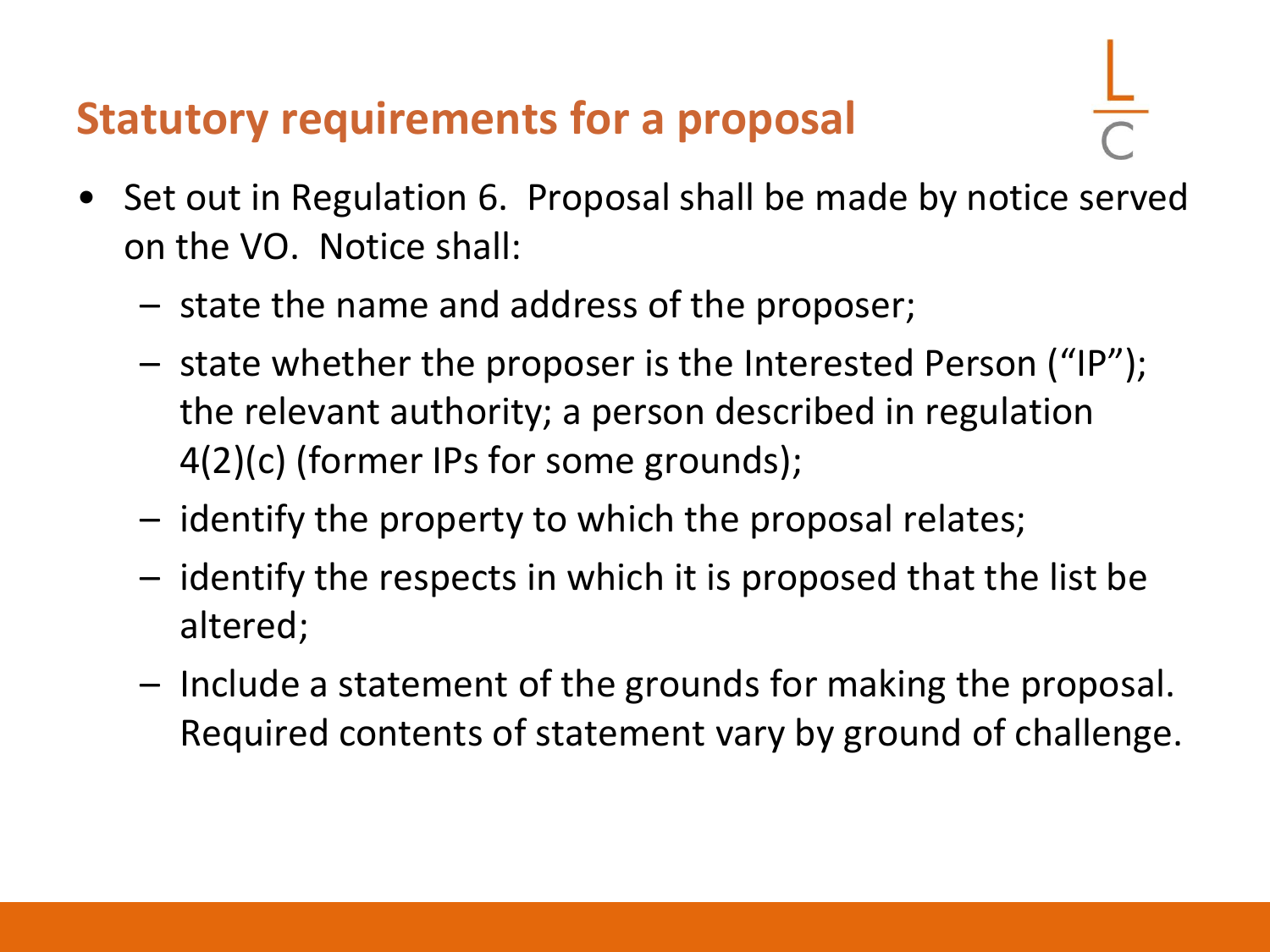### **One bite of the cherry…**

- Regulation 4(3)(a) provides that no proposal may be made by reference to more than one ground unless, for each ground relied on, the material day and the effective date are the same;
	- 'Material day' is (normally) the day on which the proposal is served on the valuation officer;
	- 'Effective date' is the day from which the alteration of the list, if made, would have effect;
- Regulation 4(3)(b) provides that no proposal may be made by an IP where that person has made a proposal to alter the same list in relation to the same hereditament on the same ground and arising from the same event (one bite of the cherry rule).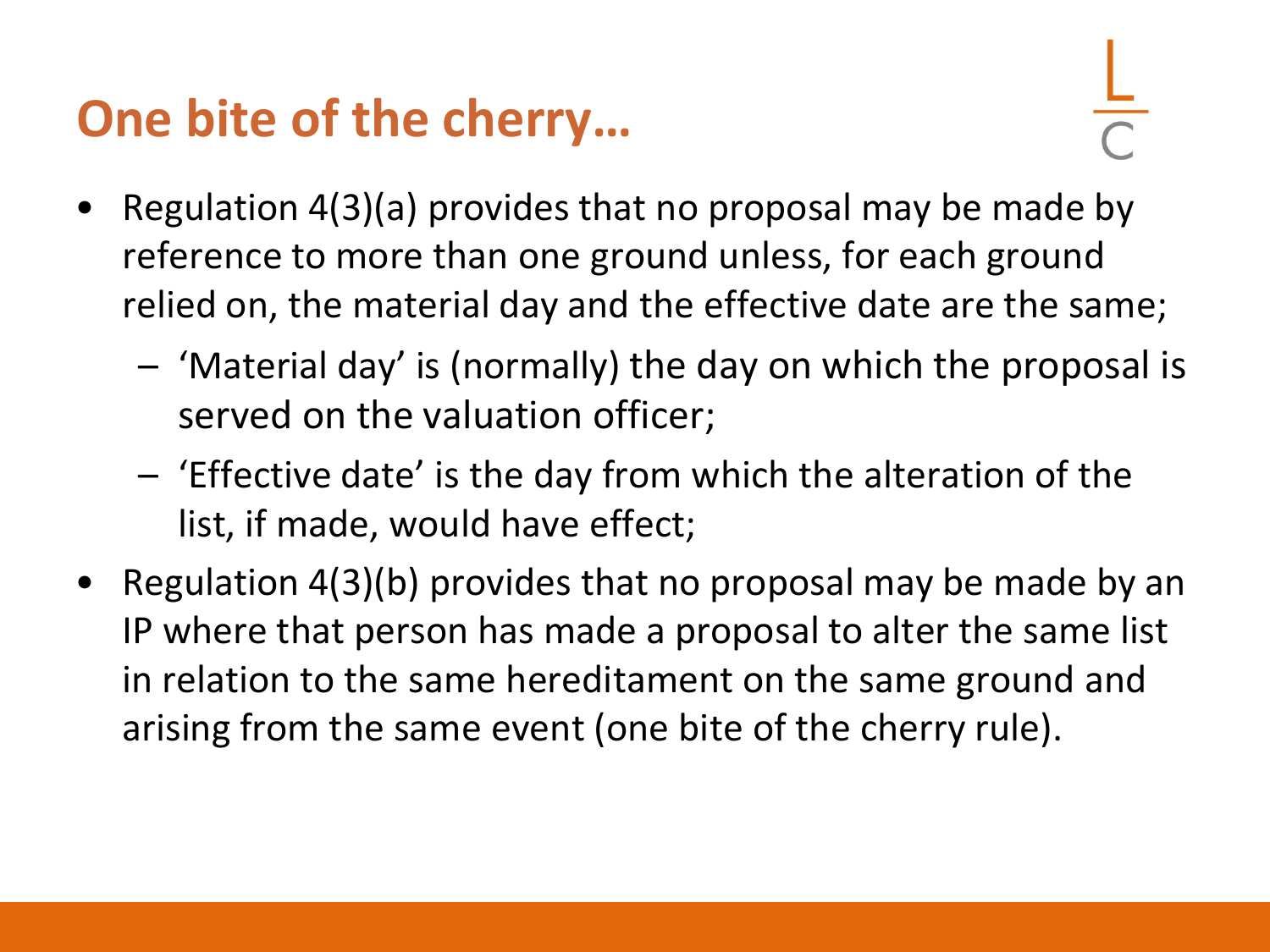#### **Who can make a proposal**

- Regulation  $4(2)$ : a proposal may be made by:
	- an IP who has reason to believe that one of the grounds set out in Reg 4(1) exists;
	- IP ordinarily means (i) the occupier of a hereditament; (ii) any other person (other than mortgagee) having in any part of the hereditament either a legal estate or an equitable interest such as would entitle him (after the cessation of any prior interest) to possession; (iii) any person having a qualifying connection with the occupier *[e.g. related company]*
	- $-$  by a person, other than an IP, who-
		- has reason to believe that a specified ground exists, and
		- was an IP at any time during which the alteration or amendment in question had effect.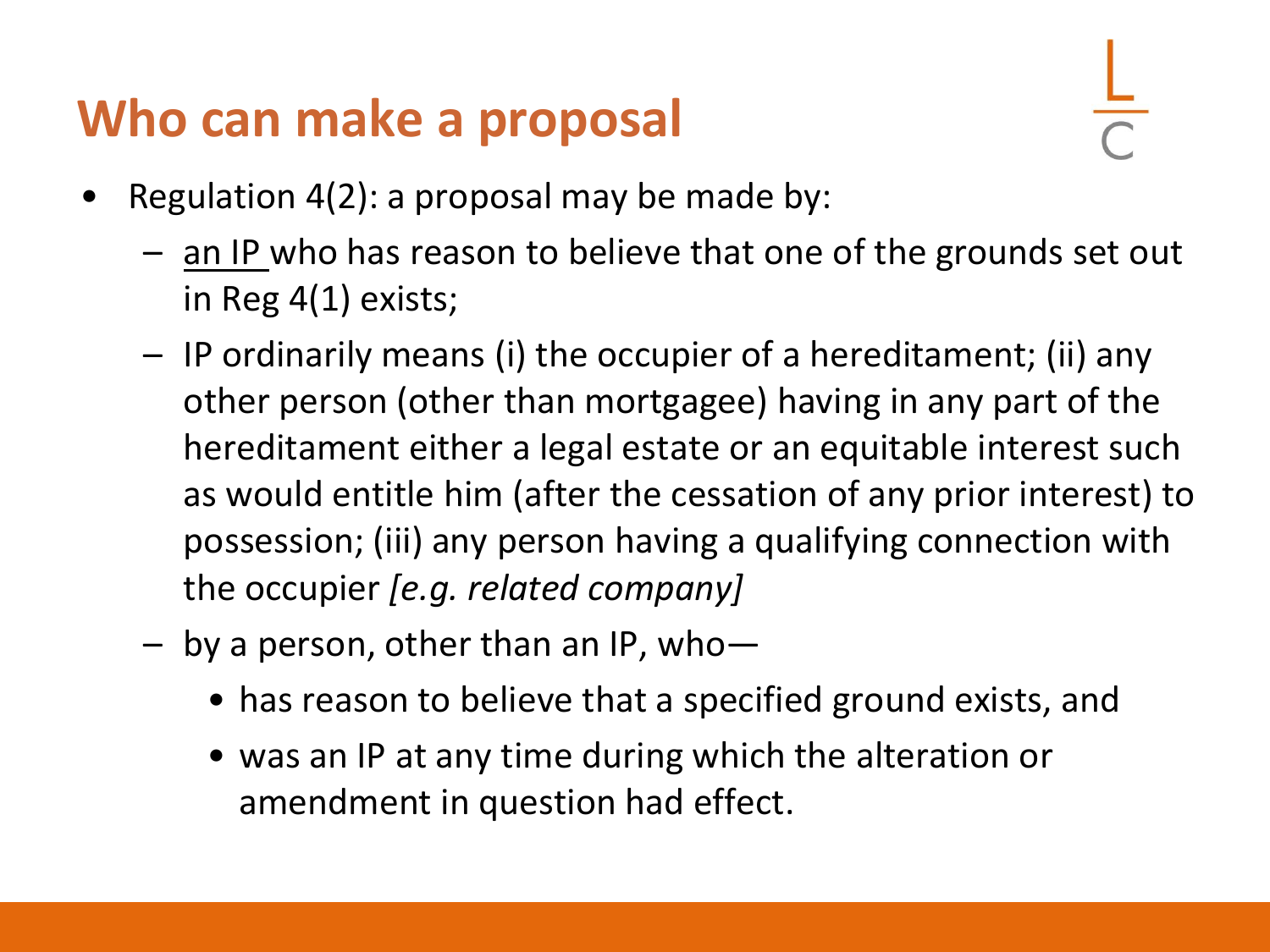### **When can a proposal be made**

- Regulation  $5(1)$  provides that:
	- Subject to reg. 5(2), a proposal to alter a list compiled on or after 1st April 2005 may be served on the VO at any time before the day on which the next list is compiled;
- Regulation 5(2) adds that a proposal under:
	- a) regulation 4(1)(d) *[rateable value inaccurate by reason of an alteration made by a VO]* or (f) *[day from which an alteration is shown in the list as having effect is wrong]* may only be served on the VO before the day on which the next list is compiled or within six months of the date of the alteration, whichever is the later;
	- regulation 4(1)(e) *[inaccuracy following court decision]* may be served on the VO no later than six months after the day on which the next list is compiled.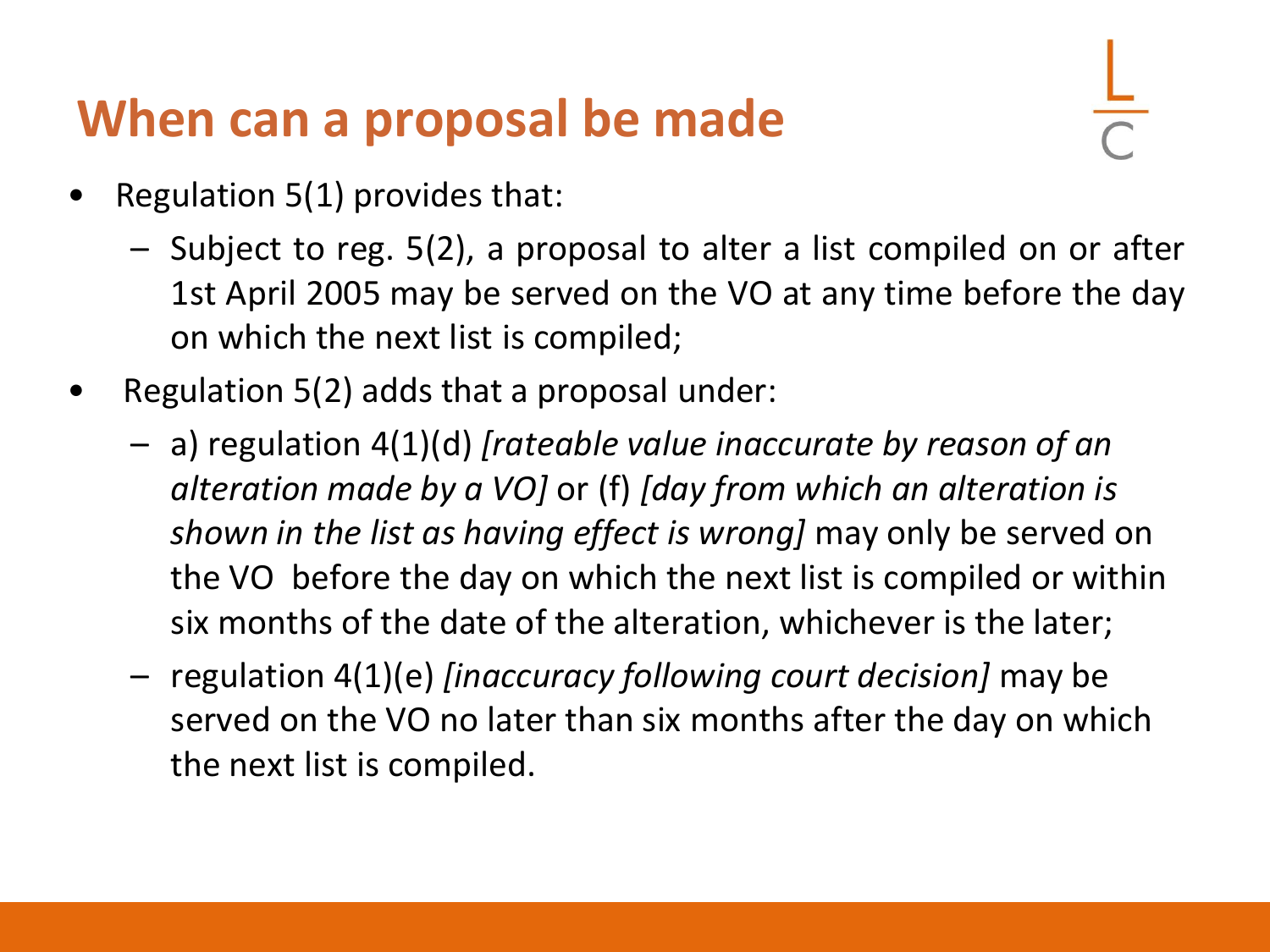## **Treatment of proposals**

- VOA will consider whether the proposal is valid. If not, an invalidity notice will be served. Proposer can serve a further proposal within 4 weeks, or appeal in invalidity notice (Regulation 8);
- Within six weeks or receipt of proposal, VOA shall serve a copy on those persons specified in Regulation 9;
- Where a VO is of the opinion that a proposal is well-founded, he shall he shall as soon as reasonably practicable alter the list accordingly (Regulation 10);
- The proposer, VO, ratepayers and relevant authorities may agree to an alteration other than that proposed (Regulation 12);
- Where a proposed alteration is not agreed to, unless withdrawn it is referred to the Valuation Tribunal.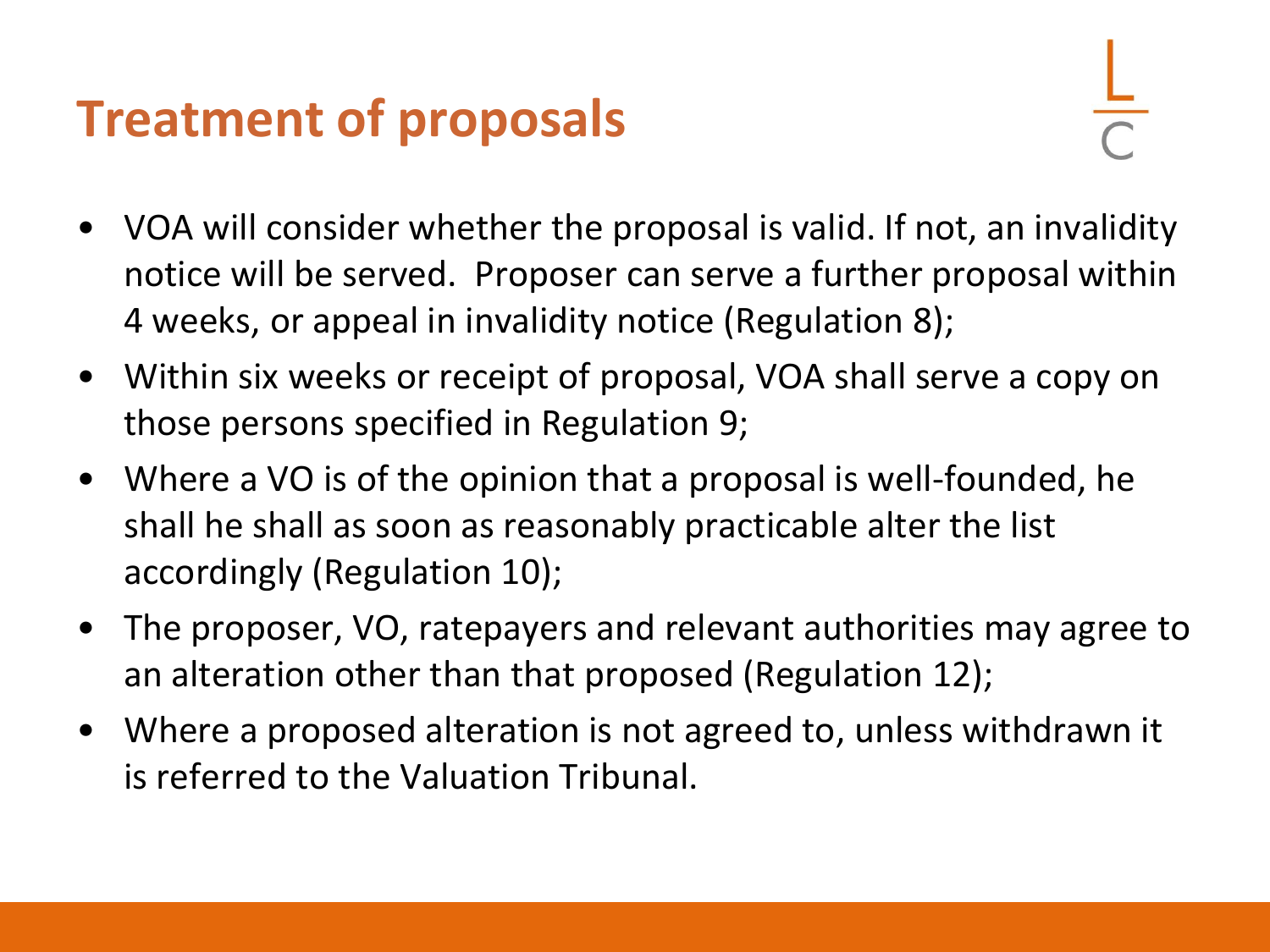## **Appeals to the Valuation Tribunal**

- Procedural rules contained in the Valuation Tribunal for England (Council Tax and Rating Appeals) (Procedure) Regulations 2009
- VOA must refer proposals it does not agree are well founded to the VTE within three months of receiving the proposal;
- Appeals against a completion notice or the imposition of a penalty must be sent to the VTE so that it is received within 28 days after the date on which the appellant received the completion notice or notice that the penalty had been imposed;
- No costs jurisdiction (Regulation 12).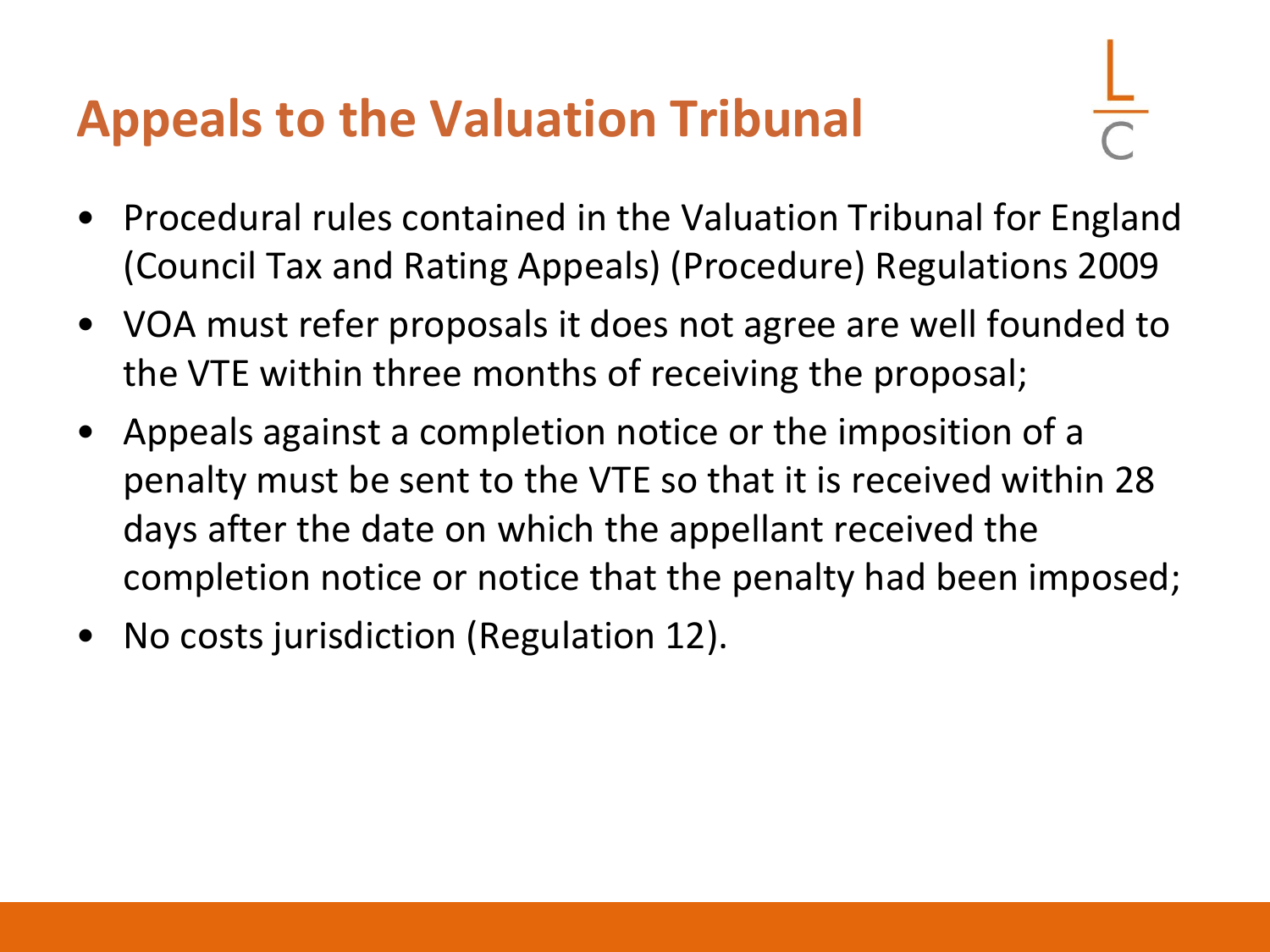### **Further appeals**

- Decisions of the Valuation Tribunal can be appealed to the Upper Tribunal;
- Appeal to the Upper Tribunal is as of right (i.e. no permission stage), and hearing is de novo (regulation 42 of Appeal Regs);
- From there appeal lies to Court of Appeal, subject to the second appeals test.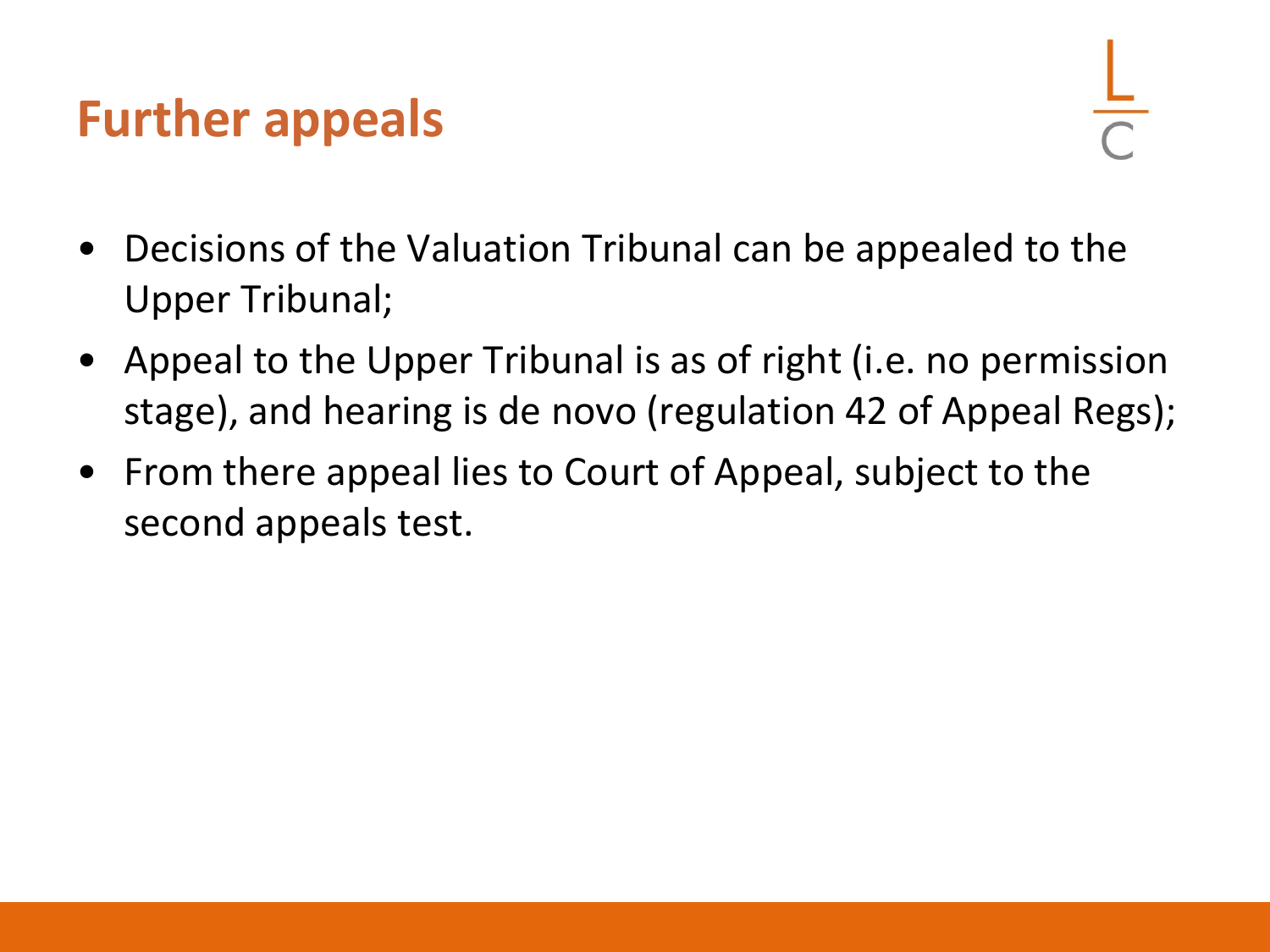## **Other hearings**

- Where demands for the payment of rates are not complied with, local authority can apply for a liability order from the Magistrates Court;
- Provided for by the Non-Domestic Rating (Collection and Enforcement) (Local Lists) Regulations 1989;
- Liability orders are the gateway to various means of enforcement (bailiffs, bankruptcy, commitment to prison);
- Regulation 12(5) provides that the Court shall make the LO if satisfied that *"that the sum has become payable by the defendant and has not been paid";*
- S111 Magistrates Court Act 1980 appeal by way of case stated to High Court in point of law/jurisdiction. (*R (Brighton and Hove City Council) v Brighton and Hove Justices [2004] EWHC 1800 (Admin))*